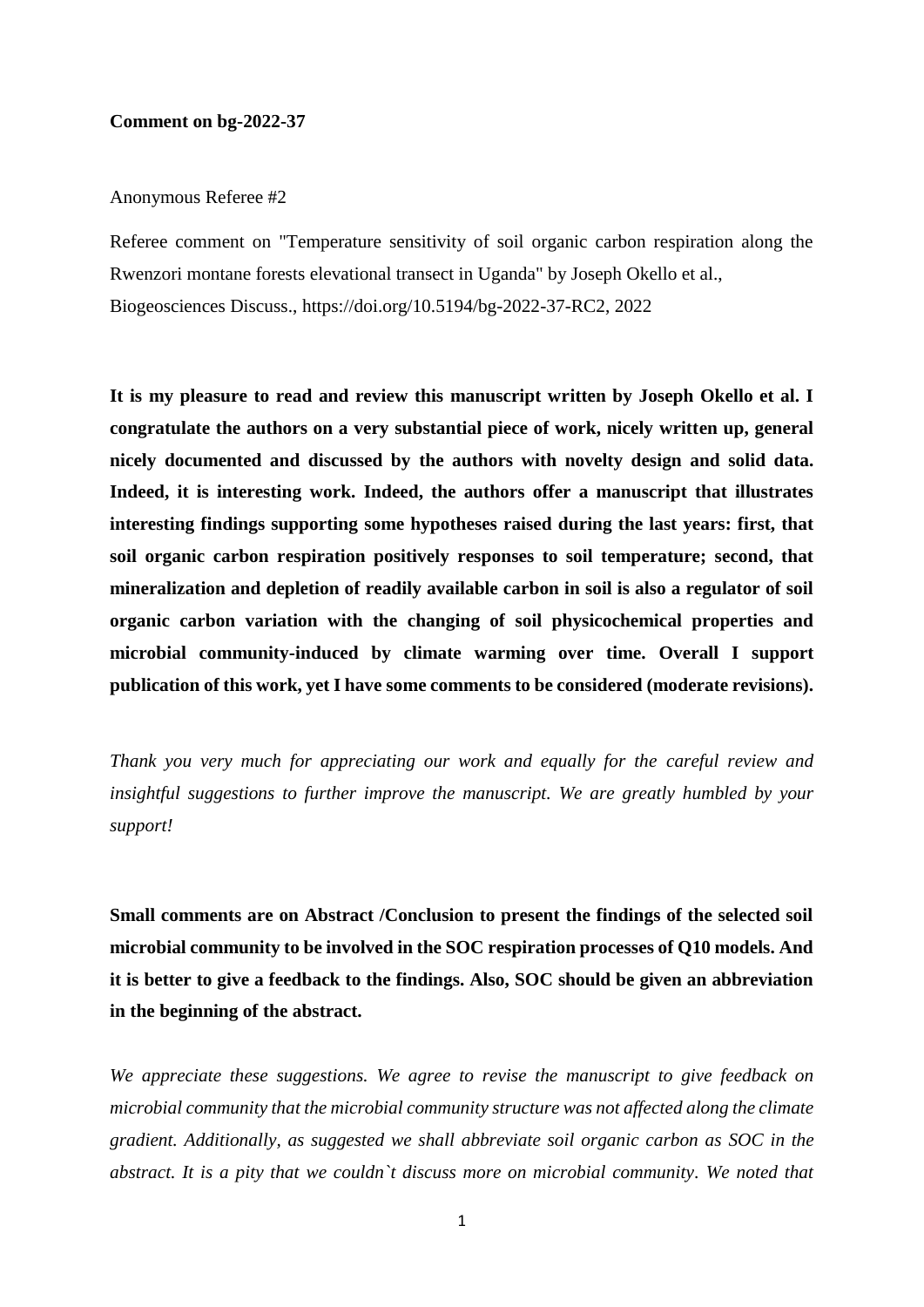*microbial community structure did not show significant effects with altitude nor CO<sup>2</sup> emission. We feel these results of microbial community structure along the climate gradient are important to include in the abstract. The result is consistent with several studies that found no effect of temperature on microbial community structure e.g. (Karhu et al., 2014; Nazaries et al., 2015; Wei et al., 2014).*

**Introduction: authors should give that the effect of soil microbial community on SOC during climate warming is not yet well established. Maybe this can be added to the introduction to better develop the current study. Not?**

*Thank you for this suggestion. Indeed, we agree to add a statement in the introduction about the controversies on the effect of soil microbial community on SOC in response to climate warming. i.e. "Several studies reported reduced microbial biomass in response to warming being linked to either depletion of labile carbon (Bradford et al., 2008; Knorr et al., 2005) or a decrease in carbon use efficiency (Allison et al., 2010; Tucker et al., 2013). However, other studies found no effect of climate warming on microbial community (Karhu et al., 2014; Nazaries et al., 2015; Wei et al., 2014). This means that the changes in soil CO<sup>2</sup> emissions upon warming result from alteration in the activity of native microbial community without altering microbial community structure."*

*Our study on microbial community along the microclimate gradient in montane forests is consistent with the latter findings.*